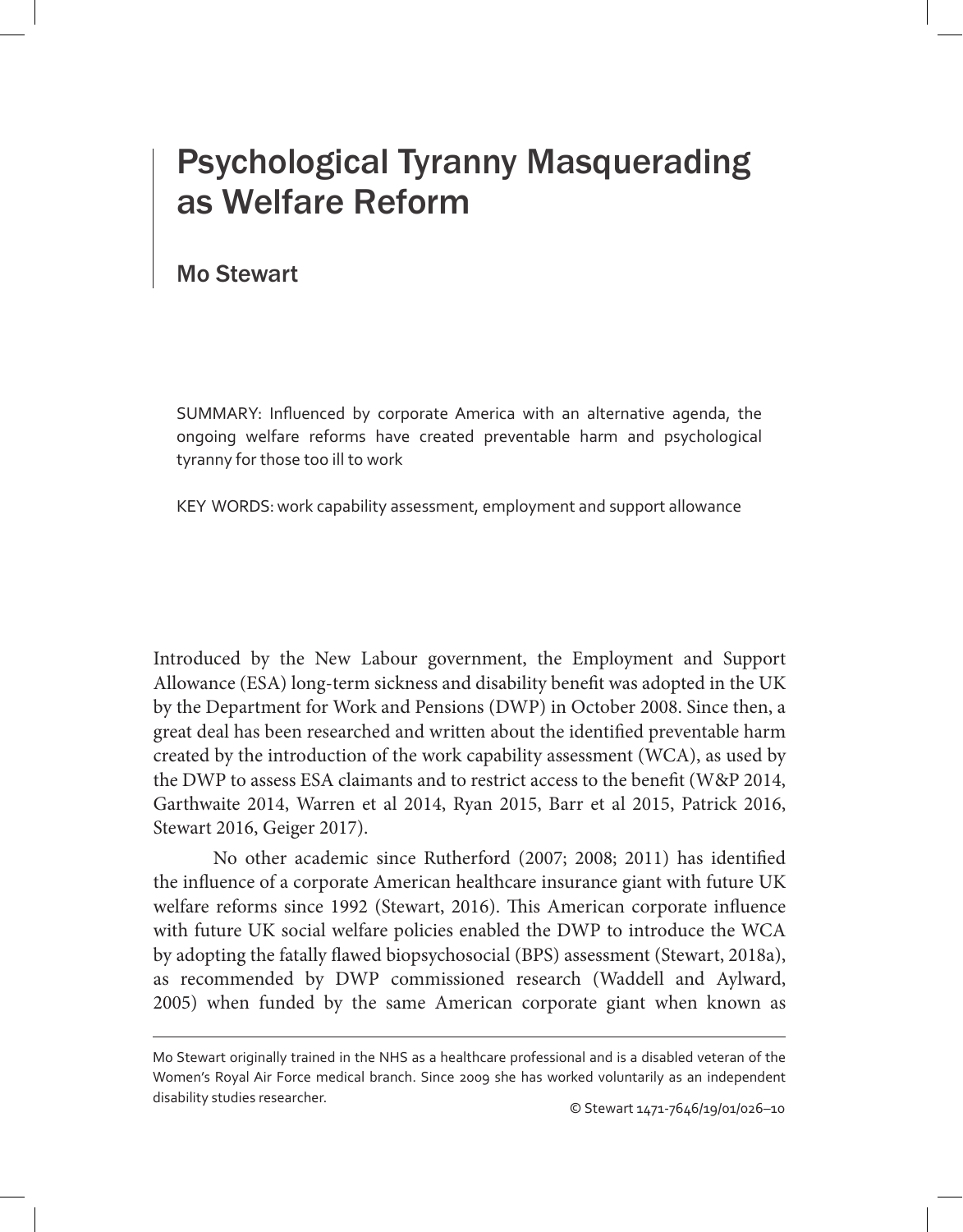UnumProvident $_{TM}$  Insurance. As a consequence, the WCA is linked to adverse trends in public mental health for claimants of the ESA (Barr et al, op cit; Pring 2017a, Pring, 2017b).

NHS statistics reveal that almost half of the people claiming the main out-ofwork disability benefit in England have attempted suicide at some point in their life. The figures, showing rates of self-harm among claimants of employment and support allowance (ESA), were published by NHS Digital in September 2016, but have apparently never been reported to the media. Although only one in 15 adults (6.7 per cent) in the general population had ever made a suicide attempt, that rose to 43.2 percent for ESA claimants, and as high as 47.1 per cent for female ESA claimants. Two-thirds of ESA claimants (66 per cent) had thought of taking their own life at some point, compared with 20.6 per cent of the overall population.

Jay Watts, a consultant clinical psychologist and member of the Alliance for Counselling and Psychotherapy, who uncovered the figures, said she felt 'shock and horror followed by, on reflection, an absence of surprise' when she first saw them. 'Being treated like a second-class citizen, being blamed for not being an ideal neoliberal subject, being denied the basic financial means to survive, being sanctioned for being too ill to make an appointment – these belittlements monopolise the internal world and the result is often now suicide.' (Pring, 2017b)

In 2016 new academic research confirmed the Waddell and Aylward BPS model of assessment as adopted for the WCA as being 'policy-based evidence', when referencing Models of Sickness and Disability Applied to Common Health Problems (Waddell and Aylward, 2010); and identified the Waddell and Aylward BPS model as having 'no coherent theory or evidence behind (it)' which demonstrated 'a cavalier approach to scientific evidence' (Shakespeare et al, 2016).

DWP psychological tyranny wasn't difficult to achieve for people too ill to work when using the WCA, especially for claimants with a diagnosis of mental illness (Bell 2015, Marks et al, 2017). Using carefully constructed statements and press releases the DWP continued to manipulate the British public (Stewart, 2017a), when quoting discredited DWP commissioned research evidence. False information was used in many Ministerial speeches (Cohen, 2013). This was enthusiastically reported by the right-leaning tabloid press (Peev, 2010; Hall, 2011; Littlejohn, 2011) on route to the long-ago planned demolition of the UK welfare state to be eventually replaced by private healthcare insurance (Stewart, 2015). The relentless demonization of chronically ill and disabled ESA claimants for five years from 2010 was aided by faked examples of claimants used in a DWP leaflet to justify savage benefit sanctions (BBC, 2015; WW, 2015a), which removed all income from claimants due to minor transgressions. This resulted in death by starvation (Gentleman, 2014) of some of the most vulnerable people in the country when, quite literally, 'killed by the State' (Elward, 2016, p29), when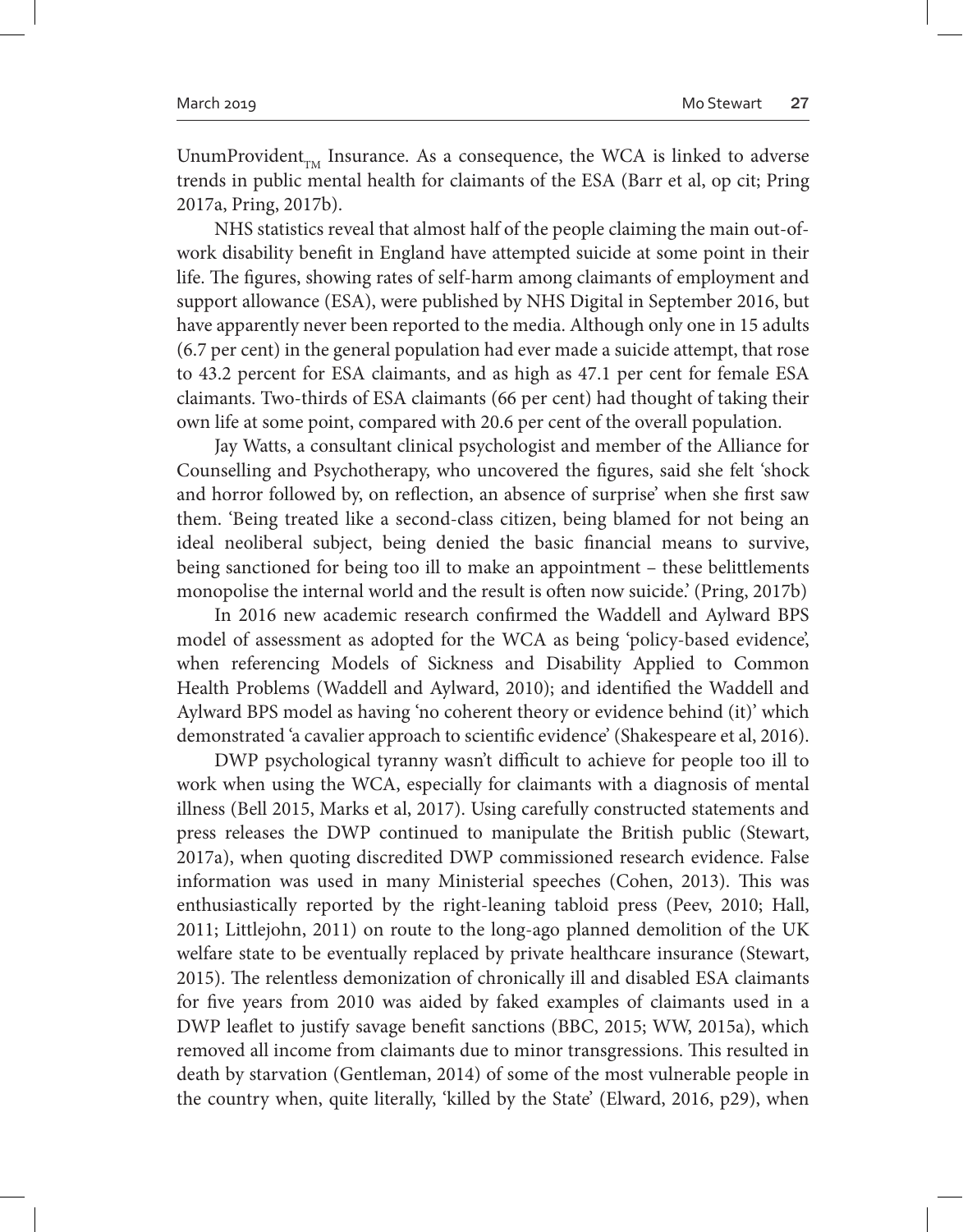using the BPS model of assessment for the WCA (Stewart, 2018b). The WCA is a replica of the non-medical assessment model used by the American research sponsors UnumProvident $_{TM}$  Insurance to resist funding healthcare insurance claims (Stewart 2015,). Sanctioning claimants for deemed non-compliance was identified in the Unum sponsored research (Waddell and Aylward 2005, p166), which the DWP have used to excess since 2010 (Webster, 2018).

The impact of the WCA on distress and mortality rates are concerning and can be deemed State Crime by Proxy (SCBP). This is because the harms produced by Maximus are produced by order of the state, whose policies permit – even encourage – the mistreatment of claimants. WCAs could be deemed criminal because they represent the systematic targeting of society's weakest citizens (Crisis, 2012). These people are helpless against such institutional power, as the strain the WP places upon claimants pushes many into a social abyss or early graves. WCA processes could arguably be viewed as democide, as some claimants are, in essence, killed by the state or officials acting on their behalf (Totten and Barttop, 2008). This means that Maximus are also culpable because they are acting according to DWP policy which is proven to cause death with the approval of state officials; the government is purposely permitting or creating conditions which systematically produce death (Elward, op cit).

There was, therefore, no surprise when prosecuted disability hate crimes increased by 213 per cent from 2008, and especially during the Coalition government's term in office (WW, 2015b), aided by the reported hostile and often dangerous rhetoric of Iain Duncan Smith MP when Secretary of State for Work and Pensions. He regularly and knowingly misled Parliament and the country regarding various statistics, and used the false statistics to justify his many unsupported claims of his version of a 'dependency culture' (Cohen, 2013).

A decade ago, Professor Jonathan Rutherford had been warning about the influence of UnumProvident<sub>rM</sub> Insurance with future UK welfare reforms (Rutherford, 2007), as he identified the increasing role of corporate involvement with the public sector. He alerted readers to the November 2001 Malingering and Illness Deception Conference (Halligan et al, 2003), which was attended by thirty-nine participants including Malcolm Wicks, the then Parliamentary Under Secretary of State for Work for the New Labour government, and by Mansel Aylward, his Chief Medical Officer at the DWP. The plan was to stop Incapacity Benefit (IB), as used by the DWP for long-term sickness benefit, and replace it not only with another benefit but with a different welfare system to significantly limit the number of people supported by the State when too ill to work. Rutherford exposed this American corporate influence with the UK welfare state in an opinion piece in *The Guardian* in March 2008 (Rutherford, 2008), but the national press has since been silent.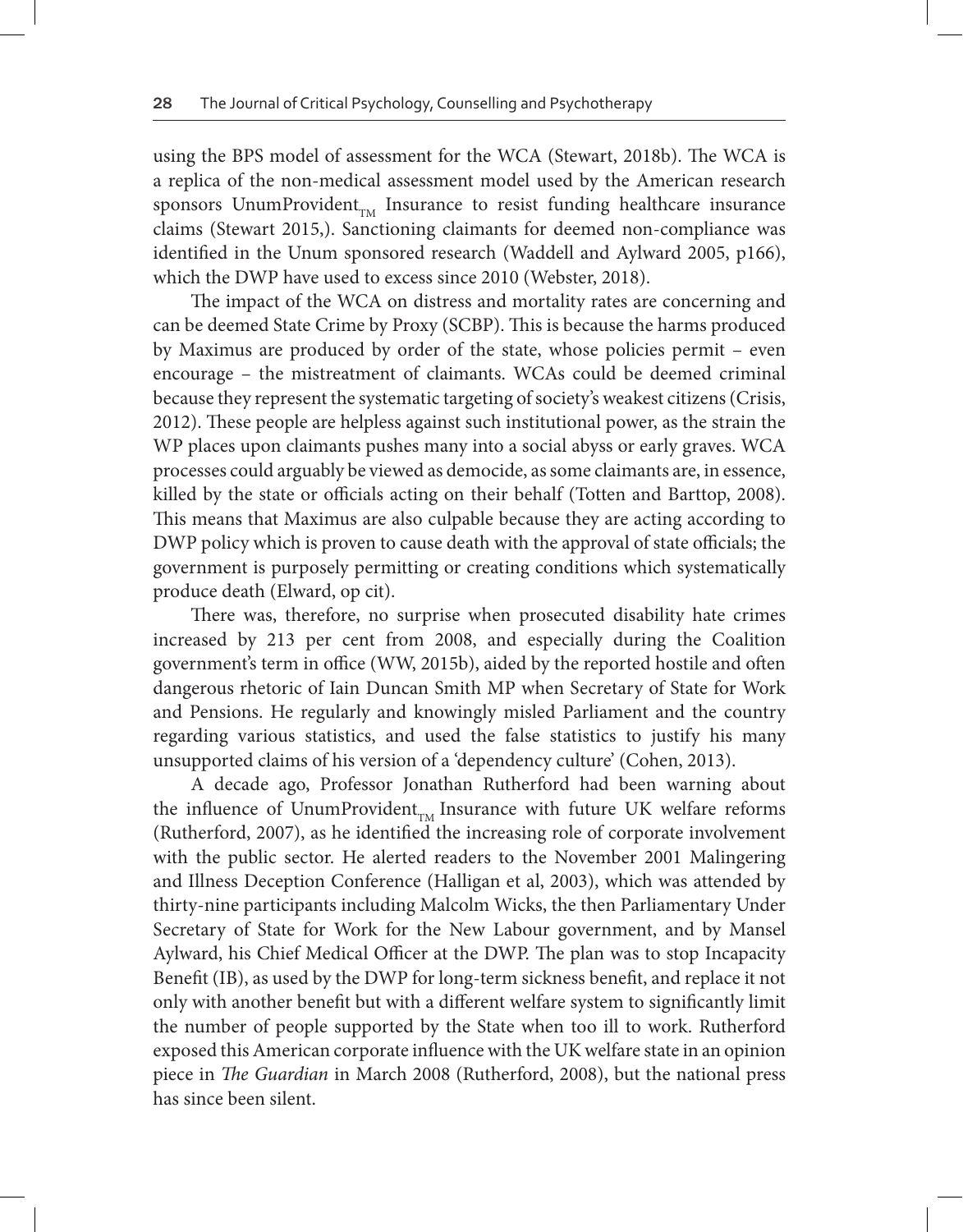What linked them all together, including Aylward, was their association with the giant US income protection company UnumProvident, represented at the conference by John LoCascio. The goal was the transformation of the welfare system. The cultural meaning of illness would be redefined; growing numbers of claimants would be declared fit for work and 'motivated' into jobs. A new work ethic would transform IB recipients into entrepreneurs helping themselves out of poverty and into self-reliance. Five years later these goals would take a tangible form in New Labour's 2006 Welfare Reform Bill. (Jonathan Rutherford)

Identified in 2008 by the American Association of Justice as the second worst insurance company in America (AAJ, 2008, p6), the British national press was again informed about the influence of UnumProvident<sub>TM</sub> Insurance on the planned UK welfare reforms as long ago as 2010, but refused to alert the British public. The claim at the time was that they 'didn't dare' to expose the influence of a corporate giant in fear of possible future litigation. The question remains as to how many more government-funded atrocities are hidden from the British public when the national press, en masse, refuse to offer significant information to their readers which is already available in the public domain?

Happily, at least one independent journalist retained his moral and ethical integrity. John Pring, the Editor of the Disability News Service, has willingly published detailed evidence of the influence of corporate America with UK welfare reforms for several years (Pring, 2011; 2012; 2013; 2016), as the numbers of ESA claimants dying following a WCA are no longer available via the DWP, who refused to publish updated ESA mortality totals (Patel, 2016).

Prior to the introduction of the WCA, the DWP had commissioned a working group to advise the DWP regarding the adoption of the assessment for disability benefit claimants. The DWP were warned against the adoption of the WCA, which was identified as being damaging, counterproductive and guaranteed to negatively impact on population mental health (Pring, 2015). Professor Geoffrey Shepherd, a consultant clinical psychologist and expert on mental health and employment, exposed the fact that the DWP were 'ruthless' and 'reckless' when going ahead with the adoption of the WCA against expert medical opinion (Pring, 2015).

Shepherd is one of three mental health specialists to have spoken to Disability News Service about their work as members of the mental health technical working group used by DWP to help design the WCA in 2006 and 2007:

The fact that the process is so bad makes it stressful, because it's a bit like Russian roulette: you don't know if there's a bullet in the chamber of not. That's hardly going to make you feel comfortable. It's predictable that it is going to be stressful because of the arbitrary nature of the outcomes, because of the way it was done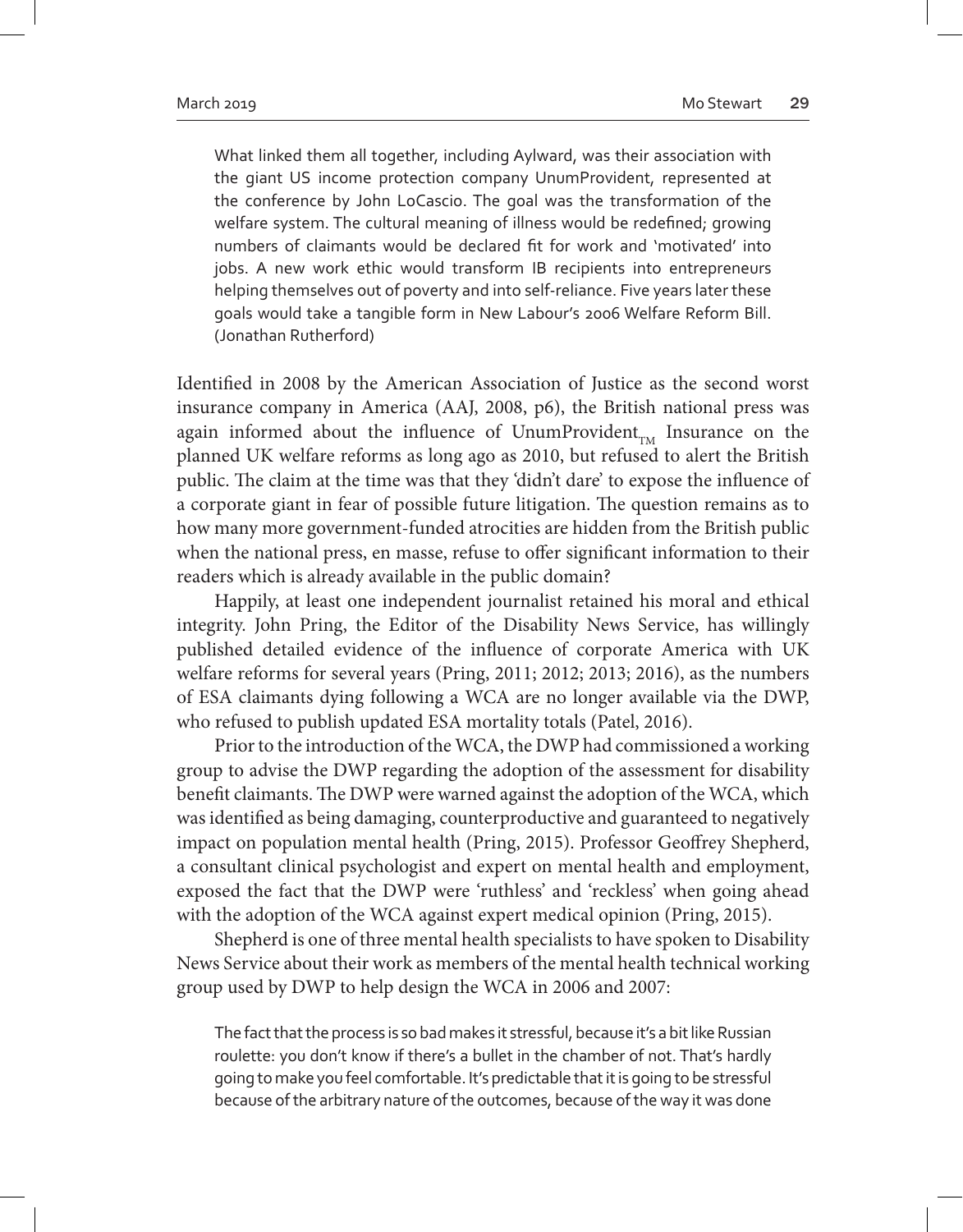itself, because it was so much depending on the single interview on a single day. I can very easily believe that it would damage people's mental health, at least in the short-term, and I can believe that it might lead to suicide. Obviously there are some tragic stories here about individuals and what happened to them. I think it is tragic and I think it is reckless the way the DWP continued even in the face of evidence that it (WCA) was damaging. (Pring, op cit)

Frances Ryan, writes the 'Hardworking Britain' column for *The Guardian* and her column has finally alerted readers to some of the human consequences of the ongoing welfare reforms and severe austerity measures adopted by successive UK governments since 2010. Following the appearance of ESA mortality totals (DWP 2015), published following direction from the Information Commissioner's Office, it was established that between December 2011 and February 2014 a total of 50,580 ESA claimants had died following the WCA, with 2,380 claimants dying after being found 'fit for work' (DWP 2015, p8). Frances Ryan highlighted the fact that more than '80 people a month are now dying after being found 'fit for work'. The safety net that used to be there for the most vulnerable is being torn to shreds.' (Ryan, 2015)

The ESA mortality totals also identified a total of 7,200 claimants who had died after being placed in the Work-Related Activity Group, deemed by the DWP following a WCA, which obliged people to prepare to go back to work whilst living with a chronic illness (DWP 2015, p6).

Government rhetoric constantly claimed that the DWP 'welfare reforms' were helping disabled people into work, that work was good for health, and Iain Duncan Smith's claimed 'sickness benefit culture' (Deacon 2015) would be resolved with opportunities for sick and disabled people to find employment. The claimed help for long-term sick and disabled ESA claimants included DWP letters threatening sanctions for non-attendance at WCA centres which were often inaccessible to wheelchair users.

As this relentless DWP coercion has progressed, aided by the persecution of the disabled community by the tabloid press, disability support groups have formed an antidote to this psychological tyranny. Disabled People Against Cuts (DPAC) is by far the largest group who, over the years, have organised public protests that have seen thousands of disabled people and their supporters marching in protest against the government's welfare reforms, and causing major disruption. This all proved fruitless as the DWP and government Ministers weren't listening.

The demonizing of chronically ill and disabled people since 2010 has been very successful. Those in greatest need live in fear of the DWP: fear of another brown envelope arriving to demand yet another WCA (Garthwaite, 2014), often for a permanent health condition that can't be cured regardless of coercion or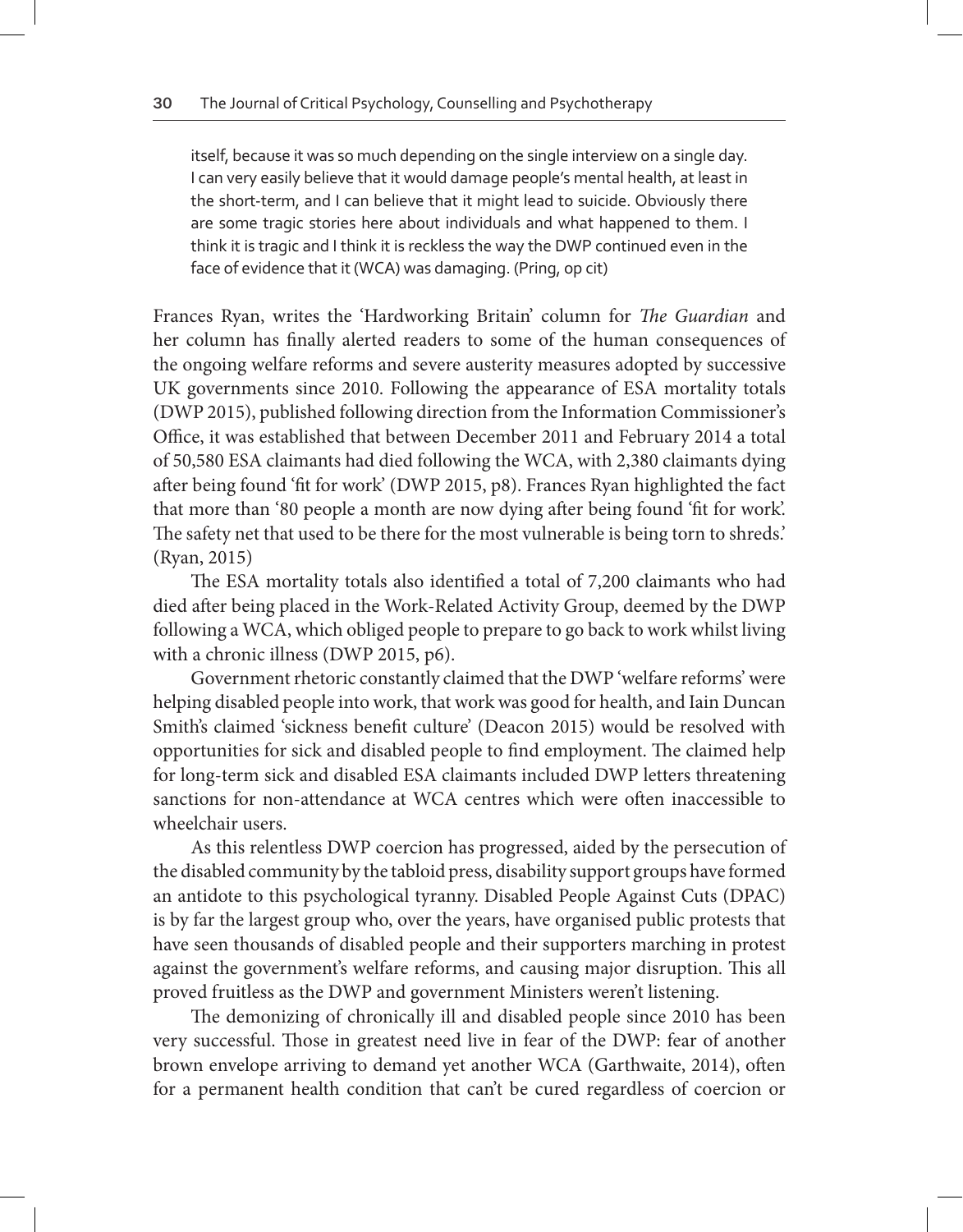intimidation. The excessive use of DWP sanctions, which removes all income from chronically ill people has negatively impacted on public mental health, with claimants living in fear of the consequences of being unable to fund rent, utility bills or food. There is no concern expressed by the DWP, who maintain an indifference to human need with a refusal to conduct a cumulative impact assessment to identify the often-fatal impact of welfare reforms and austerity measures (Ryan, 2018).

The combination of neoliberal politics with austerity for the past eight years has successfully created a society of suspicion. There remains a 'deserving' or 'underserving' distinction when judging chronically ill and disabled people in need of State financial support, always guaranteed to negatively impact on wellbeing and survival (Thomas, 2016).

The most vulnerable in society are paying a high price for the political ideology of neoliberalism; some with their lives. Suicides and deaths are the tip of the iceberg of misery and suffering experienced by those who are physically or mentally unfit for work, as the government implements an increasingly punitive and authoritarian regime against benefit claimants. Vulnerable people are left destitute by sanctions that suspend or end their benefits if they fail to comply with orders to attend 'assessments', 'training courses', or submit the required number of job applications. (Thomas, 2016)

Despite High Court rulings against the DWP demonstrating, in one case, that the DWP 'blatantly discriminates' against people with mental health problems (Bulman, 2018), it makes little difference to the Department who claim they will need several years to reconsider the 160,000 claims identified by the court. The Department admitted that they had found 'errors' in the system, which meant they had underpaid many thousands of ESA claimants (Ryan, 2017). Yet, there is no rush to confirm that all those under-funded have been repaid; and the DWP were also dismissive of a 2016 United Nations report (Jones et al, 2017), that identified that the UK government were in breach of the human rights of sick and disabled people. Given the lack of authority by the UN to hold any country to account, once again there is no accountability for the psychological tyranny and preventable harm linked to the DWP social policies, adopted since the introduction of austerity in 2010. This all links back to the identified 'dark legacy' of Margaret Thatcher, which has never disappeared:

Materialistic individualism was blessed as a virtue, the driver of national success. Everything was justified as long as it made money – and this, too, is still with us. Thatcherism failed to destroy the welfare state. The lady was too shrewd to try that, and barely succeeded in reducing the share of the national income taken by the public sector. But the sense of community evaporated.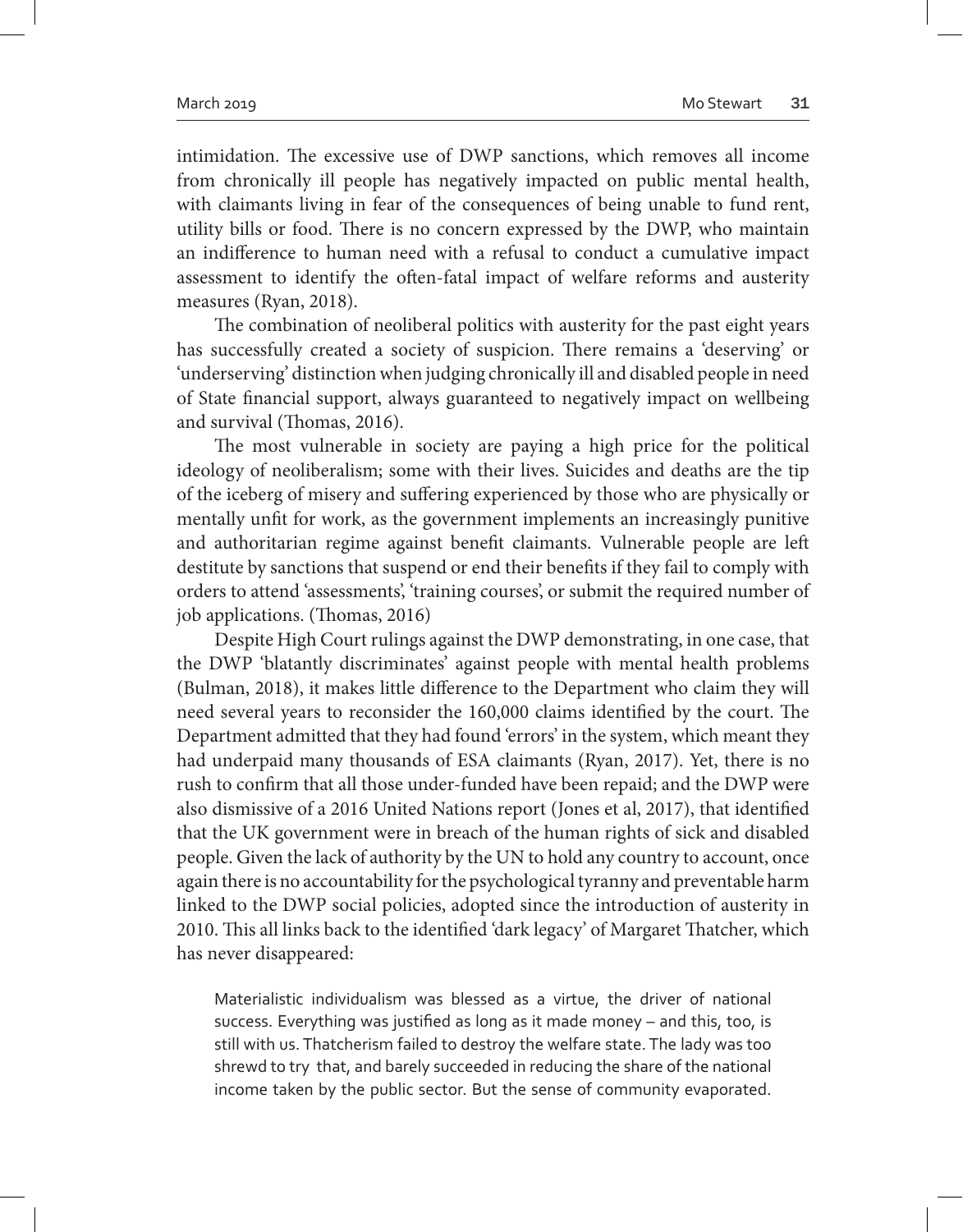There turned out to be no such thing as society, at least in the sense we used to understand it. Whether pushing people off the road, barging past social rivals, beating up rival soccer fans, or idolising wealth as the only measure of virtue, Brits became more unpleasant to be with. (Young, 2013).

By definition, the removal of perceived care, concern, compassion, dignity and humanity when using an enforced assessment is identified as a 'deliberately prejudiced, vicious attack on a significant minority of the population' (Beresford 2017) which, in other words, is government enforced tyranny against the most vulnerable people in society. There are now three million chronically ill and disabled people living in fear of the DWP (Stewart, op cit).

With little evidence of any significant new political challenge, and no politician in the House of Commons recently exposing the influence of Unum (Provident) Insurance on the UK welfare reforms since 1992 the question remains as to how many more chronically ill and disabled people will die when, quite literally, 'killed by the State' (Elward, op cit); with a UK government perilously close to charges of identified Crimes Against Humanity (Stewart, 2014; 2017b).

## **References**

- AAJ (2008). *The ten worst Insurance Companies in America.* [Online.]https://www.justice.org/ sites/default/files/file-uploads/AAJ\_Report\_TenWorstInsuranceCompanies\_FINAL. pdf
- Barr B, Taylor-Robinson D, Stuckler D, Loopstra R, Reeves A, Whitehead M (2015). 'First do no harm': are disability assessments associated with adverse trends in mental health? A longitudinal ecological study*. Journal of Epidemiology & Community Health 70*(4): 339– 345.
- BBC (2015). *DWP admits using 'fake' claimants in benefit sanctions.* [Online.] https://www.bbc. co.uk/news/uk-politics-33974674
- Bell D (2015). *Mental illness and its treatment today*. [Online.] British Psychoanalytic Council https://www.bpc.org.uk/mental-illness-and-its-treatment-today-0
- Beresford P (2017). *Why is the government waging a war against disabled people?* [Online.] https://www.theguardian.com/social-care-network/2017/nov/23/government-wagingwar-against-disabled-people
- Bulman M (2018). *More than 160,000 people could get disability benefit back-payments from Department for Work and Pensions* [Online.] https://www.independent.co.uk/news/ uk/home-news/benefits-dwp-work-and-pensions-disability-benefits-mental-healthassessment-high-court-scope-a8168496.html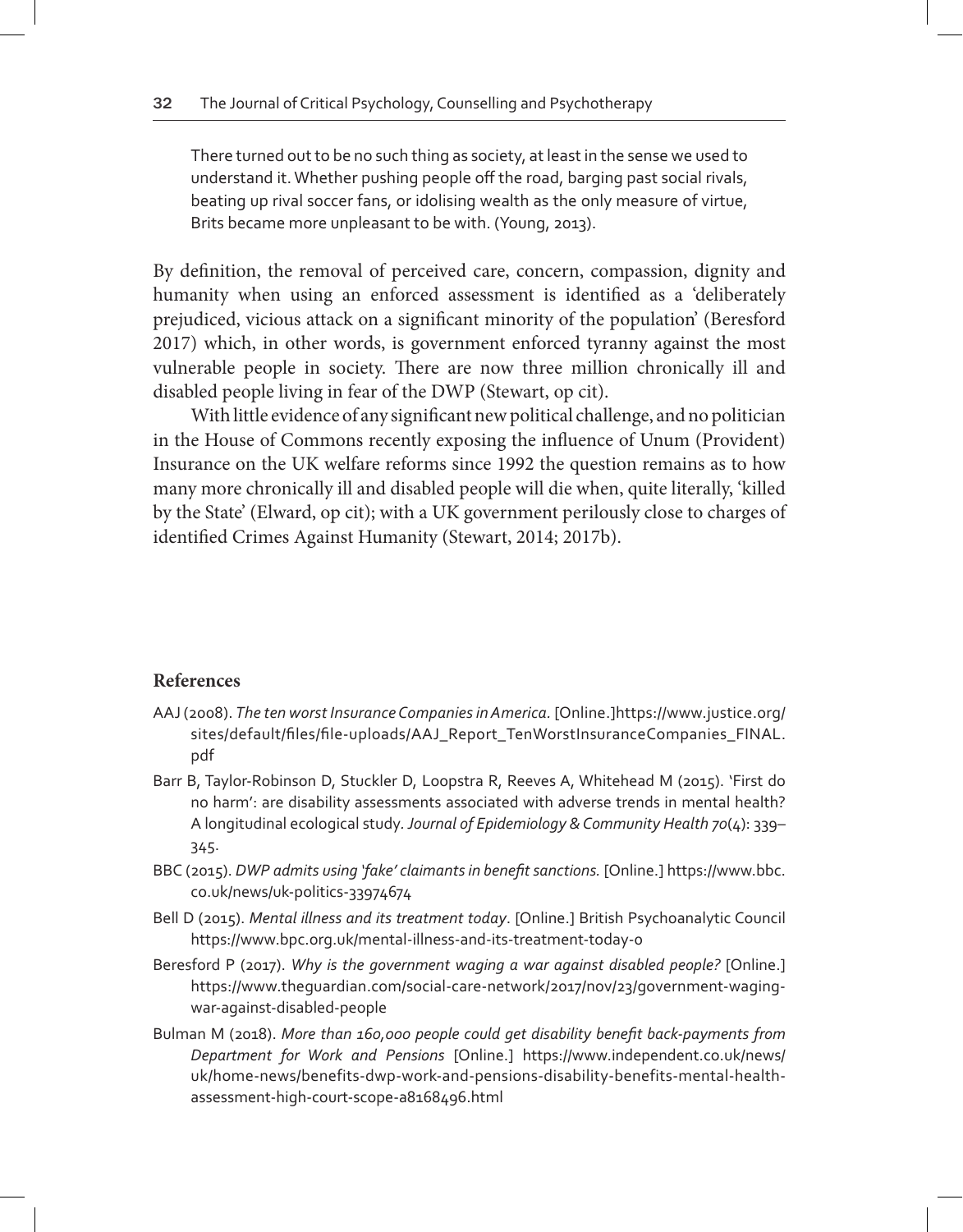- Cohen N (2013). *Lies, damned lies and Iain Duncan Smith*. [Online.] https://www.theguardian. com/commentisfree/2013/may/12/iain-duncan-smith-fiddling-figures?CMP=twt\_gu
- DWP (2015). *Mortality statistics: ESA, IB and SDA claimants.* [Online.] https://www.gov.uk/government /statistics/mortality-statistics-esa-ib-and-sda-claimants (accessed 23 January 2019).
- Deacon M (2015). *Iain Duncan Smith just wants to help people... in sickness and in wealth.*  [Online.] https://www.telegraph.co.uk/news/politics/conservative/11821419/Iain-Duncan-Smith-just-wants-to-help-people...-in-sickness-and-in-wealth.html
- Elward L (2016). *Corporate welfare crime: two case studies of state-corporate harm*. [Online.] https://www.researchgate.net/publication/311683866\_Corporate\_Welfare\_Crime\_ Two\_Case\_Studies\_in\_State-Corporate\_Harm
- Garthwaite K (2014). Fear of the brown envelope: exploring welfare reform with long-term sickness benefit recipients. *Social Policy and Administration 48*(7): 782–798.
- Geiger BB (2017). Benefits conditionality for disabled people: stylised facts from a review of international evidence and practice *Journal of Poverty and Social Justice* 25(2): 107–128.
- Gentleman A (2014). *Vulnerable man starved to death after benefits were cut*. [Online.] https:// www.theguardian.com/society/2014/feb/28/man-starved-to-death-after-benefits-cut
- Hall M (2011). *75% on sick are skiving.* [Online.] https://www.express.co.uk/news/uk/225311/75 on-sick-are-skiving
- Halligan P, Bass C, Oakley D (2003). *Malingering and Illness Deception.* Oxford: Oxford University Press.
- Jones A, Wilson W, Jarrett T, Kennedy S, Powell A (2017). *Briefing Paper Number 07367: The UN inquiry into the rights of persons with disabilities in the UK.* [Online.] https:// researchbriefings.parliament.uk/ResearchBriefing/Summary/CBP-7367
- Littlejohn R (2011). *'Ello John, got a new Motability motor?* [Online.] http://www.dailymail. co.uk/debate/article-2047593/Motability-schemes-starting-resemble-worst-excesses-Arthur-Daley-.html
- Marks A, Cowan S, Maclean G (2017). *Mental health and unemployment in Scotland: understanding the impact of welfare reforms in Scotland for individuals with mental health conditions.* [Online.] Centre for Research on Work and Wellbeing. https://www.hw.ac.uk/ about/news/mental-health-discrimination-built-into-work.htm
- Patel P (2016). *Social Security Benefits: Written question 41684*. [Online.] https://www. parliament.uk/business/publications/written-questions-answers-statements/writtenquestion/Commons/2016-07-04/41684/
- Patrick R (2016). Living with and responding to the 'scrounger' narrative in the UK: exploring everyday strategies of acceptance, resistance and deflection. *Journal of Poverty and Social Justice, 24, 3,* 245-59
- Peev G (2010). *75% of incapacity benefit claimants are fit to work: Tough new benefits test weeds out the workshy*. http://www.dailymail.co.uk/news/article-1324035/75-incapacityclaimants-fit-work-Benefits-test-weeds-workshy.html
- Pring J (2017a). '*Staggering' ESA suicide figures prompt calls for inquiry and prosecution of ministers.* [Online.] https://www.disabilitynewsservice.com/staggering-esa-suicidefigures-prompt-calls-for-inquiry-and-prosecution-of-ministers/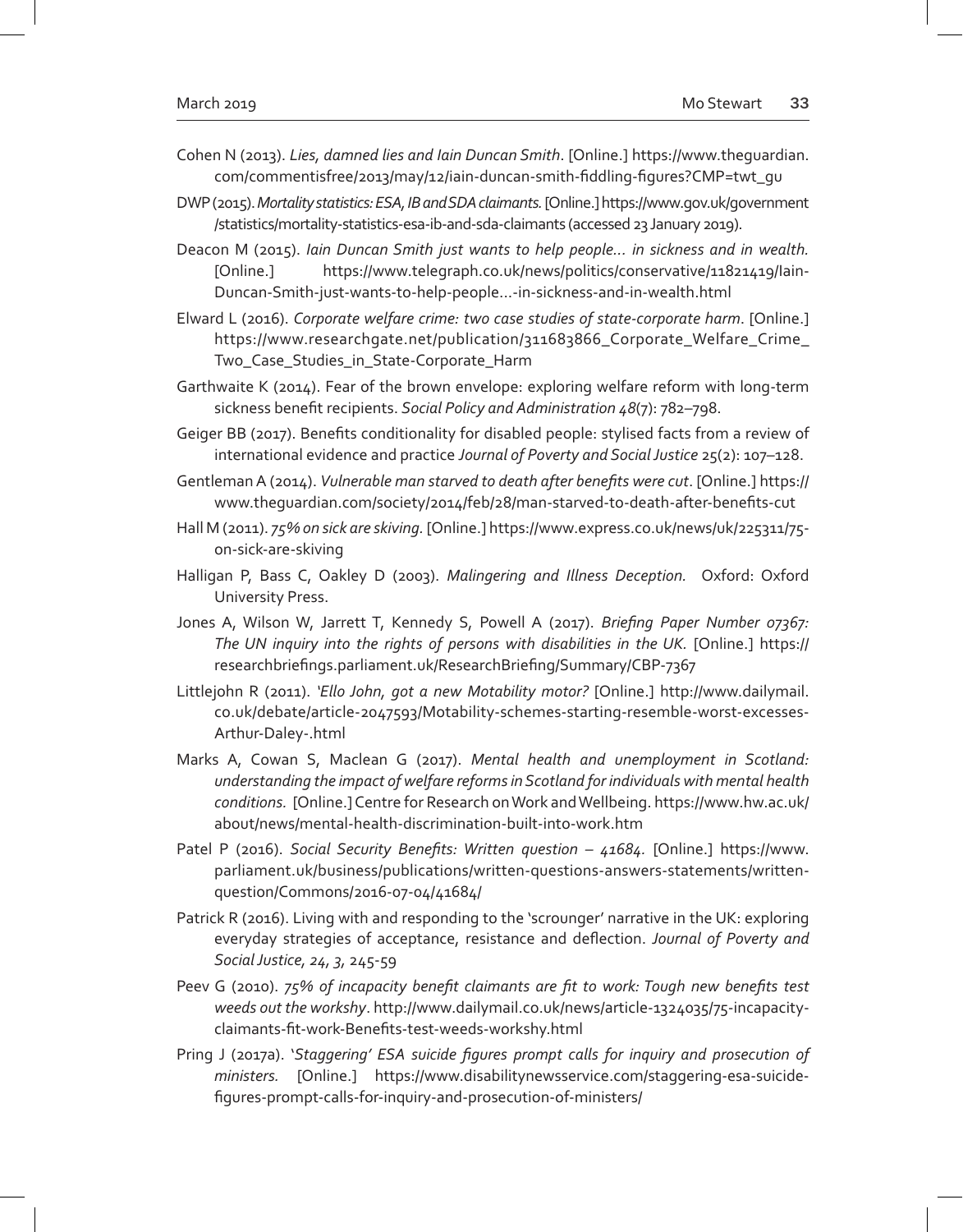- Pring J (2017b). *'Shocking' NHS stats show nearly half ESA claimants have attempted suicide.*  [Online.] Disability News Service; 30 November. https://www.disabilitynewsservice. com/shocking-nhs-stats-show-nearly-half-esa-claimants-have-attempted-suicide/
- Pring J (2016). *Disabled researcher's book exposes 'corporate demolition of welfare state'.*  [Online.] https://www.disabilitynewsservice.com/disabled-researchers-book-exposescorporate-demolition-of-welfare-state/
- Pring J (2015). *'Ruthless' DWP 'forced through WCA despite knowing of harm'*. [Online] https:// www.disabilitynewsservice.com/ruthless-dwp-forced-through-wca-despite-knowingof-harm/
- Pring J (2013). *Unum bragged about 'driving government thinking' on incapacity benefit reform.*  https://www.disabilitynewsservice.com/unum-bragged-about-driving-governmentthinking-on-incapacity-benefit-reform/
- Pring J (2012). *Politicians and DWP combine to block answers on Unum links.* [Online.] https:// www.disabilitynewsservice.com/politicians-and-dwp-combine-to-block-answers-onunum-links/
- Pring J (2011). *Insurance giant denies welfare reform will boost its profits.* [Online.] http:// www.disabilitynewsservice.com/insurance-giant-denies-welfare-reform-will-boost-itsprofits/
- Rutherford J (2007). New Labour, the market state, and the end of welfare. *Soundings Journal 36, Politics and Markets, Summer.*
- Rutherford J (2008). *E Pluribus Unum.* [Online.] https://www.theguardian.com/ commentisfree/2008/mar/17/epluribusunum
- Rutherford J (2011). *How Labour got welfare wrong and how it can put it right.* [Online.]https:// www.newstatesman.com/blogs/the-staggers/2011/06/welfare-system-labour-work
- Ryan F (2018). *Why won't ministers come clean about the impact of cuts on disabled people?*  [Online.] https://www.theguardian.com/society/2018/jun/19/ministers-welfare-cutsdisabled-people
- Ryan F (2017). *Up to 75,000 benefit claimants were underpaid for years.* [Online.] https://www. theguardian.com/society/2017/nov/17/benefit-claimants-underpaid-employmentsupport-allowance
- Ryan F (2015). *Death has become a part of Britain's benefits system.* [Online.] https://www. theguardian.com/commentisfree/2015/aug/27/death-britains-benefits-system-fit-forwork-safety-net
- Shakespeare T, Watson N, Abu Alghaib O (2016). Blaming the victim all over again: Waddell and Aylward's biopsychosocial (BPS) model of disability. *Critical Social Policy 37*(1): 22–41.
- Stewart M (2018). *Preventable Harm and the Work Capability Assessment.* [Online.] https:// www.researchgate.net/publication/324587956\_Preventable\_harm\_and\_the\_Work\_ Capability\_Assessment
- Stewart M (2018a). *State Crime by Proxy Update: corporate influence on state sanctioned social harm.* [Online.] https://www.researchgate.net/publication/325013167\_STATE\_CRIME\_ BY\_PROXY\_UPDATE\_corporate\_influence\_on\_state\_sanctioned\_social\_harm\_An\_ independent\_report